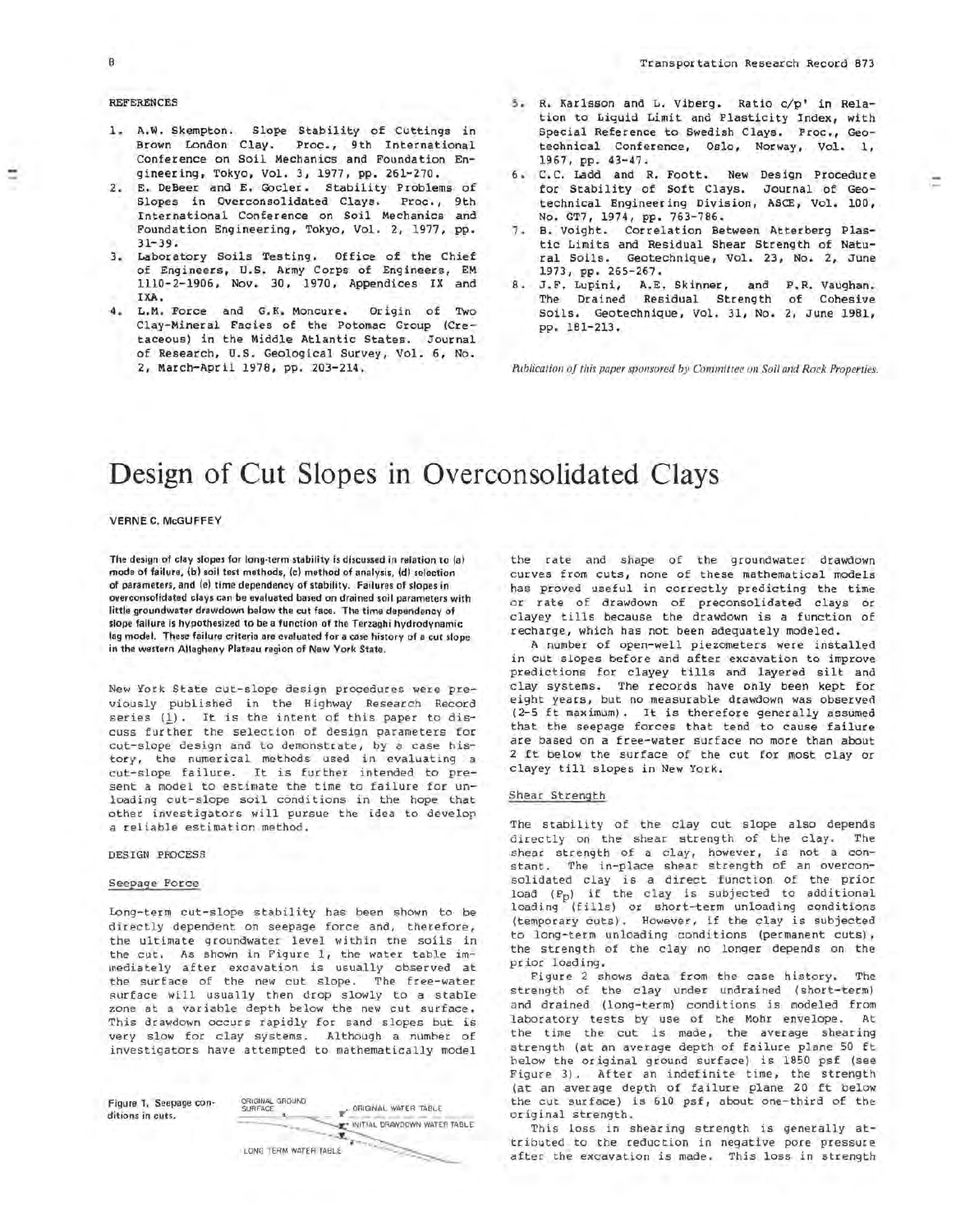



#### Figure 3. Cross section of slope failure.



has been observed to be a time-dependent function and appears to be related to the rate of dissipation of negative pore pressure.

# Factor of Safety

The overall factor of safety of a slope can be evaluated separately for the time-dependent (a) decrease in seepage force (lowered groundwater) and (b) decrease in strength. Figure 4 schematically shows the two time-dependent functions and the corresponding factor of safety versus time function.

Since the water table does not draw down appreciably in most clay cuts in New York, the time dependency of the strength loss then usually controls the time to failure of a cut slope in clay soils.

# Time-Dependent Strength Loss

Observations indicate that a large number of slopes more than 30 ft high have failed between 5 and 10 years after construction. Most of these failures occurred in clay or clayey till soils that had medium plasticity [with a plasticity index (PI) between 10 and 15) and a coefficient of consolidation of approximately  $0.1$  ft<sup>2</sup>/day.  $(C_V)$ Field observations indicate that the average depth of the failure surface through most of the clay systems was between 10 and 20 ft and the average depth was about  $15$   $ft.$ 

If it is assumed that the drained strength is reached at 90 percent consolidation, a simple calculation, using Terzaghi's theory of hydrodynamic lag (4), indicates that time for release of stress could be expressed as follows:

$$
t = [(h)^2 \times T_{90}]/(C_v \times 365) = [(15)^2 \times 0.848]/[(0.1) \times 365]
$$

where

 $h =$  drainage length = 15 ft,

- $Tg_0$  = time factor for 90 percent consolidation =  $0.848$ , and
- $C_v = 0.1 \text{ ft}^2/\text{day}$ .

This simple calculation indicates that the time for stress release to occur, assuming the simple hydrodynamic lag model, would be in the order of 5.2 years. This seems to agree with the observed failures from the field.

An alternative to the simple hydrodynamic lag model is discussed below. It is hypothesized that the excess pore pressure (it would be negative in a cut) would be zero at the surface of the cut slope and it would also be zero at a point below the slope described by a one vertical on one horizontal line down from the top of the cut slope. Using this model, the estimated time to failure would be approximately 5.8 years:

$$
= (\ln^2 T_{11}/C_v) = (15)^2 \ 0.933/(0.1 \times 365) \tag{2}
$$

where h = average distance from the slope face to the depth of the maximum negative pore pressure =  $15$ ft and  $T_{II}$  = time factor for 90 percent consolidation for "Case II" pore pressure distribution (4) = 0.933. Both of these models indicate values within the broad range of the average conditions.

#### CASE HISTORY

t

#### Site Conditions

Figure 3 shows a section through the middle of a cut failure on a section of NY-60 between Cassadaga and Fredonia in the glaciated Alleghany Plateau region of New York State. The soil in this cut was predominantly a silty clay with occasional silt layers and occasional stones. The soil has been overconsolidated, and the water table was near the surface. Construction of the road created two nearly identical cut slopes on opposite sides of the road.

### History

The cut was made in 1958 at a slope angle of approximately 1:3 (vertical to horizontal) for a total vertical height of approximately 60 ft. Nine years later (1967) a drop at the top of the slope was noted with cracks occurring near the top of the slope on the east side. An investigation was

 $(1)$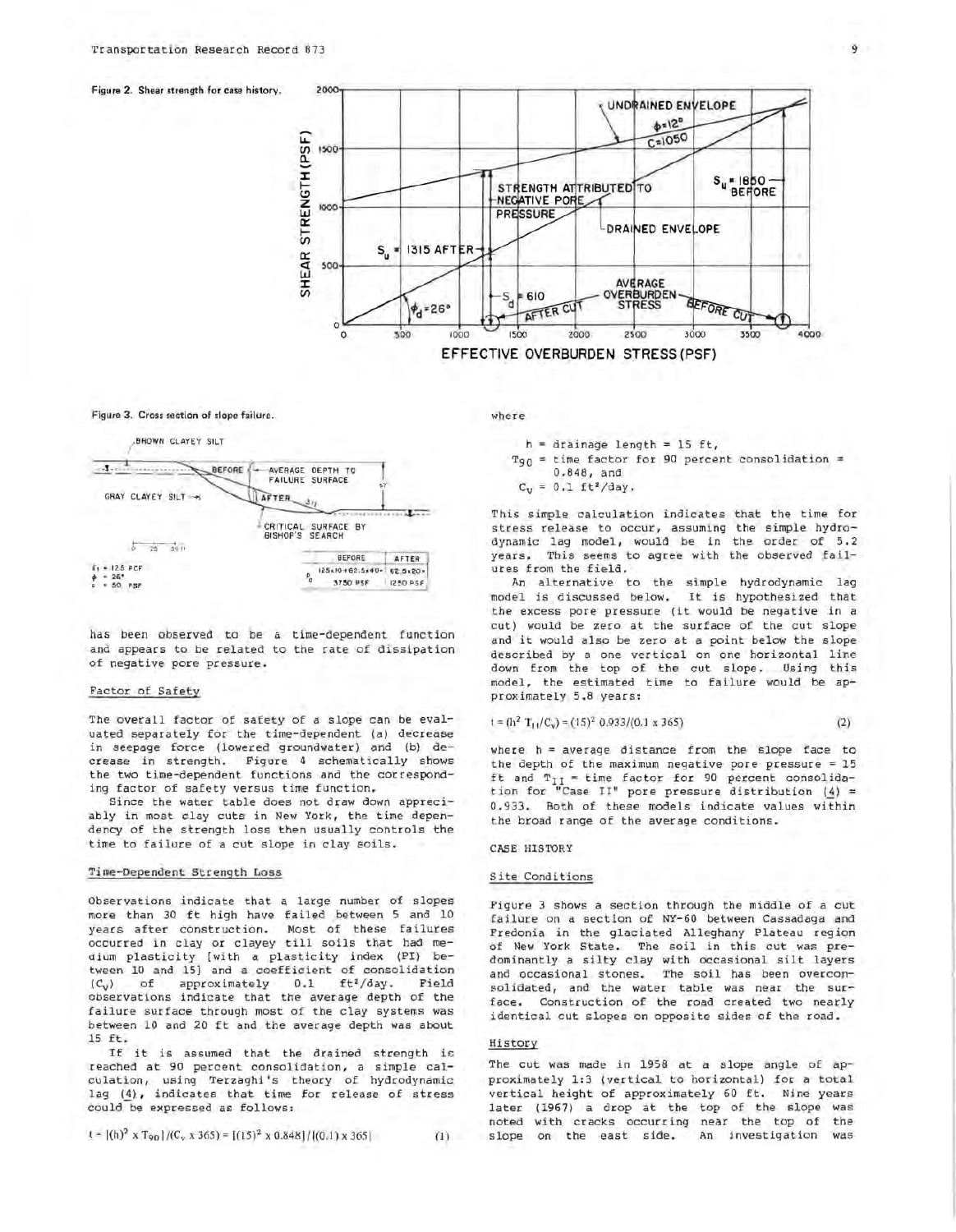Ė

#### Soil Parameters

Some test results are shown in Figure 5. Shearstrength test results are summarized in Figure 2. The samples were driven samples so that the undrained strength would be lower than the true strength, but the disturbance should have little effect on the drained tests.

One consolidated drained test and two consolidated undrained tests with pore pressure measurements were made. (Recent consolidated undrained testing with pore pressure measurements indicates that a good-quality test will yield drained friction angles almost identical with those obtained from goodquality long-term drained tests.) The test values obtained on the soil from the site were compared with the statewide curve of drained friction angle  $(\phi_d)$  versus PI (see Figure 6). By correlating the moisture content and PI data, an average soil PI of 9.5 was obtained. At a PI of 9.5 (Figure 6), an average  $\phi_d$  of 26° was obtained, and this value was used in this analysis. Prior studies have shown a residual cohesion of 50-200 psf for unfailed slopes at the time of failure. An estimate of 50 psf is used here. These values of strength param×.

eters were assumed to best represent the soils on this site.

# Stability Analyis

An approximate analysis of undrained failure was done. With an average shear strength of 1850 psf obtained from consolidated undrained strength tests (Figure 2) , the factor of safety was >l. 6 by stability charts, and therefore the undrained conditions do not represent the field performance.

Drained parameters were used in a series of modified Bishop stability analyses run on the cut slope. The groundwater table was estimated to be approximately 10 ft (from an observation well) below the surface at the top and to average about 3 ft below the slope face. The most critical failure circle gave a factor of safety of 0.96 at a drained angle of 26° and a cohesion of 50 psf. The most critical surface is shown in Figure 3.

An "infinite slope" analysis (2) was checked for  $\phi_{\tilde{d}} = 26^{\circ}$  (C = 0) for an hw/H (height of water surface above the failure plane divided by depth to the failure plane) of  $17$  ft  $\div$  20 ft = 0.85 (see Figure 7). The factor of safety for a 1:3 slope is 0.87 from Figure 7. If the slope is flattened to 1:4, the factor of safety from Figure 7 is raised to 1.16, which is acceptable.

# Factor of Safety

It is common for the factor of safety to be in the